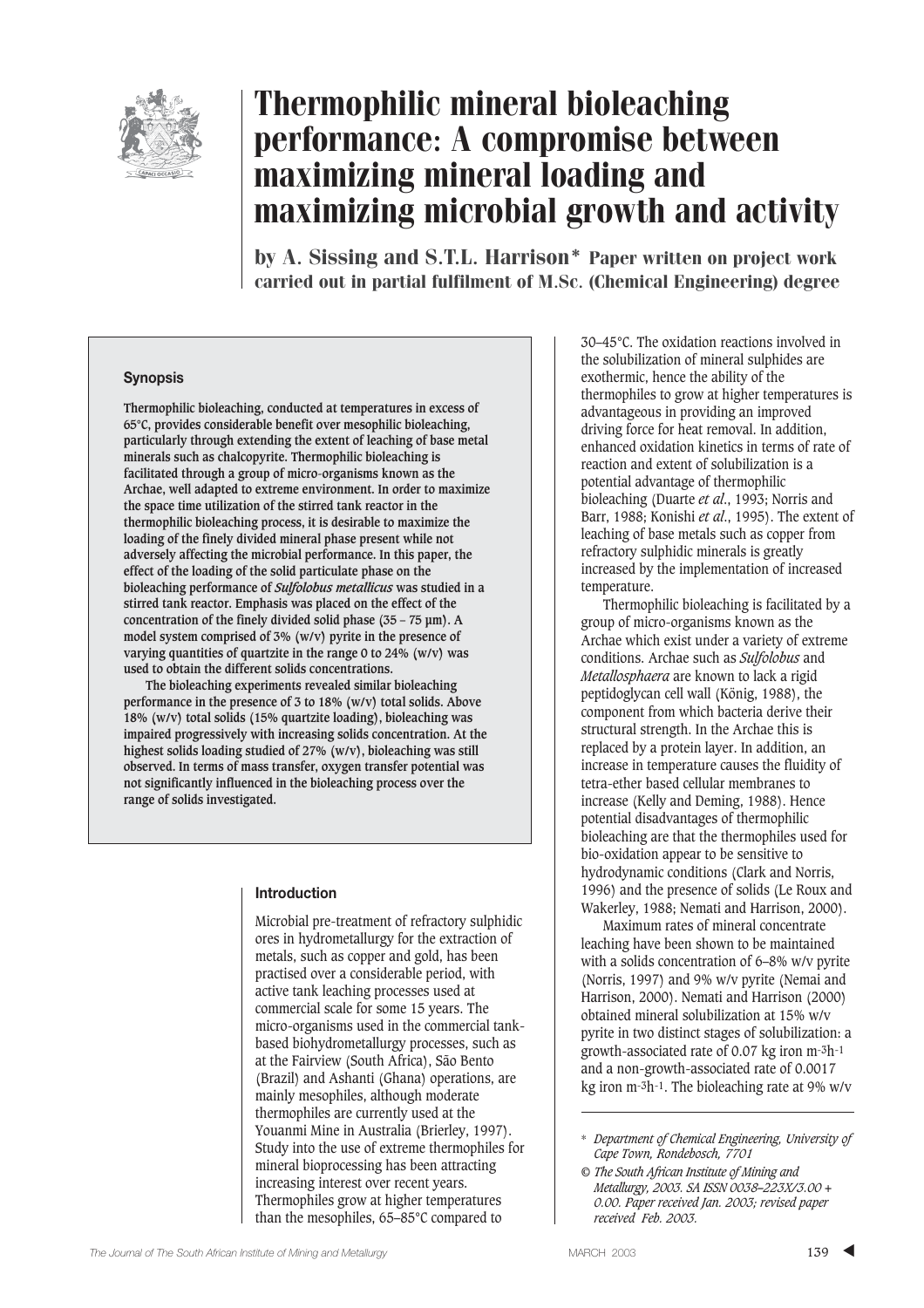# Thermophilic mineral bioleaching performance

pyrite was 0.09 kg iron m-3h-1. The preferred minimum mineral concentration for industrial application is 10% w/v mineral (Norris, 1997). Current mesophilic bioleaching processes are operated at 18–20% w/v concentrate (Oguz *et al*., 1987). Knowledge of the effect of solids concentration on thermophilic bioleaching performance is therefore critical for optimization of thermophilic bioleaching for industrial application.

In this study, the effect of the solid particulate concentration was investigated on the bioleach performance of *Sulfolobus metallicus* using pyrite as a model mineral. In contrast to the study of Nemati and Harrison (2000), a constant pyrite concentration of 3% (w/v) with varying quartzite concentrations was used to obtain various solids concentrations. This eliminated possible toxic effects due to the sulphide mineral and the increased solubilization of iron and sulphate with increased solids concentrations.

# **Experimental methods and materials**

# *Experimental apparatus and procedure*

The bioleach experiments were conducted in fully baffled stirred tank reactors (STR) of 1 *l* capacity and working volume of 0.70 *l*. The reactor was jacketed and maintained at a temperature of between 68 and 70°C. A four-pitch blade stainless steel impeller of diameter 0.058 m set at a clearance of 0.01 m from the reactor base was used to provide agitation. Compressed air without any enrichment with oxygen or carbon dioxide, except in the experiments testing carbon dioxide limitation, was supplied at a rate of 2 *l* min-1. The bioreactor was operated batch-wise at an agitation rate of 560 rpm at which complete suspension of the solids was obtained (observed visually). In each experiment, the reactor was charged with 550 ml medium, 150 ml inoculum, 21 g pyrite (3% w/v) and a varying quantity of quartz to make up the total solids concentration up to 27% (w/v) total solids (using increments of 3% w/v). The initial concentration of the micro-organisms was 2-4x108 cells ml-1. A low agitation speed of approximately 285 rpm was initially applied, to provide mild hydrodynamic conditions for the adaption of the micro-organisms and a rapid increase in microbial population. When the biomass concentration increased by 2-  $3x108$  cell ml-1 to  $4-7x108$  cell ml-1, the agitation rate was increased to approximately 560 rpm. Samples were taken from the reactor on a regular basis and analysed for ferrous and ferric iron concentrations, microbial cell concentration, pH and redox potential. Continuous measurement of the pH and redox potential of the leachate were not possible as the harsh environment caused by the low pH, presence of solid particulates and high temperature, damaged the glass electrode.

# *Analytical procedure*

A 15 ml sample was taken daily and the solid particulates were removed by decantation. The concentration of ferrous iron was determined by titration against 0.017 M potassium dichromate in the presence of *N*-phenyl anthranilic acid as an indicator (Vogel, 1989). To determine the concentration of total iron, ferric iron was reduced to ferrous iron using stannous chloride as reducing agent, followed by titration

against potassium dichromate. The ferric iron concentration was estimated by subtracting the ferrous iron concentration from the total iron concentration. Since part of the iron precipitated during leaching the iron concentration of both the suspension and the supernatant were determined. The total concentration of released iron was measured after acid digestion. The precipitated iron was digested by heating 2 ml of sample containing 2 ml concentrated hydrochloric acid. The concentration of iron in solution was determined using the supernatant of a centrifuged sample. The concentration of cells free in suspension was measured by direct counting using a Petroff-Hauser-type cell counter (haemocytometer) of 0.02 mm depth and 1/400 mm2 area. The pH and redox potential were measured at room temperature. The redox electrode was a combined platinum/reference redox cell.

### *Particulates*

The pyrite was obtained from BHP-Billiton (Randburg, South Africa). The size fraction of concentrate used was 38-75  $\mu$ m and the relative density of the pyrite was 5.0 kg m-3 (measured). The composition of the ore was 42.2% iron and 50.5% sulphur. Quartz was obtained from Consol (South Africa) and a size fraction of 38–75 um was used. The quartzite acted as an inert solid material that allowed different solids loading to be tested without changing the pyrite concentration. Consequently the dissolved metal ion concentration and ionic strength that increase with leaching did not increase with increasing solids loading. Hence changes in leaching performance can be attributed to the solids loading only rather than to the combined effect of solids loading and dissolved solutes. The relative density of the silica was 2.6 kg m-3.

#### *Micro-organism*

The thermophilic culture used in this research was *Sulfolobus metallicus (BC)* isolated from coal tips in Birch Coppice and provided by BHP-Billiton, South Africa. The culture was grown aerobically in a stirred tank reactor in a medium containing 0.4 kg m<sup>-3</sup> (NH<sub>4</sub>)<sub>2</sub>SO<sub>4</sub>, 0.5 kg m<sup>-3</sup> MgSO<sub>4</sub>.7H<sub>2</sub>O, 0.2 kg m<sup>-3</sup> KH<sub>2</sub>PO<sub>4</sub> and 0.1 kg m<sup>-3</sup> KCl. Of the 700 ml working volume of the stock culture, 200 ml was drawn daily and replaced with an equivalent volume of medium and 6.0 g pyrite. The stirrer speed was set at 350 rpm and the culture temperature was maintained at 68°C. The water lost due to evaporation was replaced with distilled water before drawing and feeding, to retain a constant liquid volume while preventing salts concentration through evaporation. This inoculum was used for all the bioleach experiments.

#### **Results and discussion**

The rate of leaching of iron from pyrite is shown as a function of time across the range of particulate concentrations from 3% to 27% in Figure 1. These particulate concentrations are comprised of 3% pyrite and the remainder quartz. Through analyses of these data, the bioleach rate can be derived under each set of operating conditions. A bioleach rate of 0.113 kg m<sup>-3</sup> h<sup>-1</sup> (R<sup>2</sup> = 1.00) was observed with an extent of leaching of 91% using 3% pyrite. Addition of quartz in the range of 6 to 15% (w/v) decreased the bioleach rate to an average of 0.095 kg m<sup>-3</sup> h<sup>-1</sup> ( $R^2 = 0.98$ )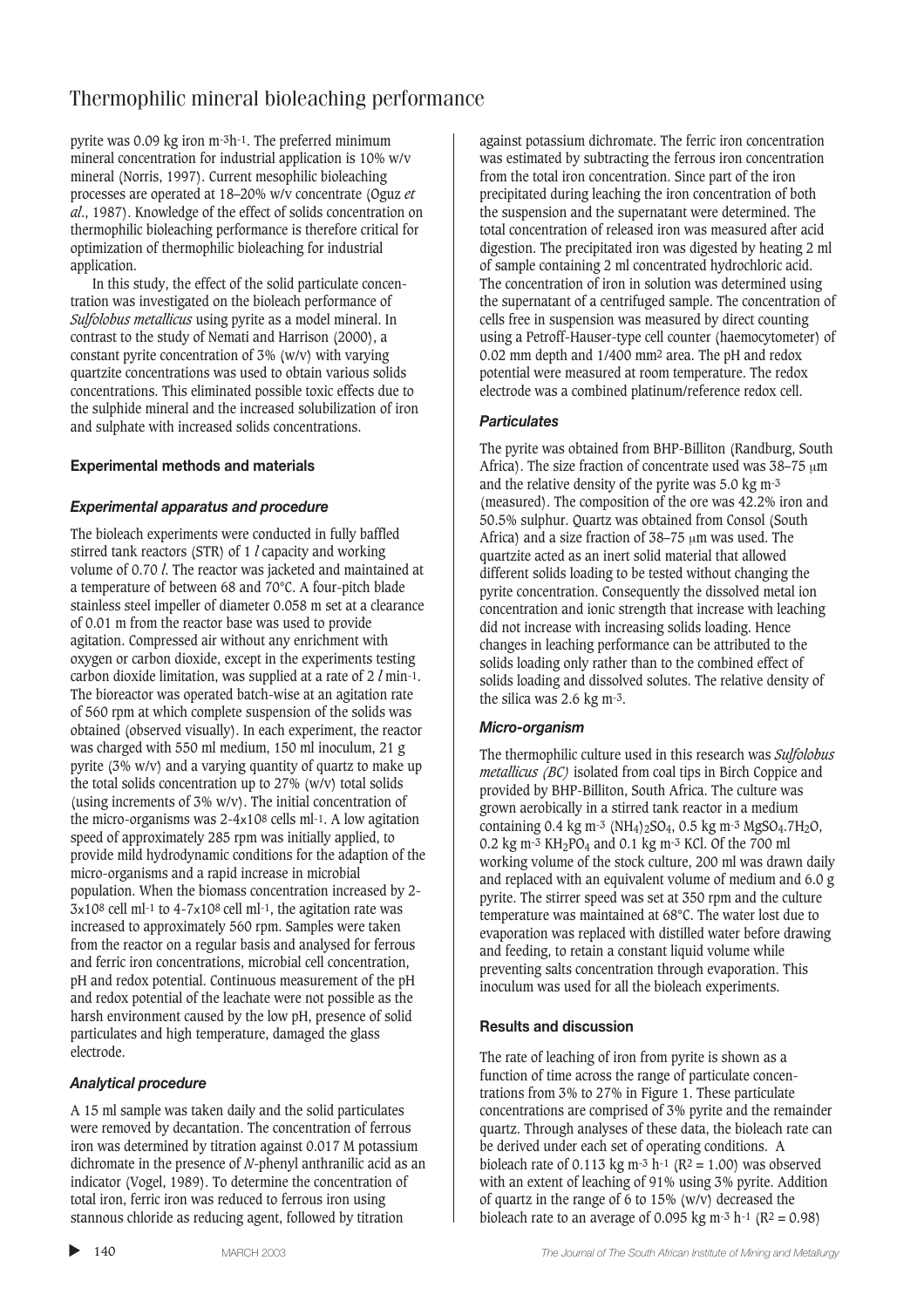# Thermophilic mineral bioleaching performance



**Figure 1—Effect of solids loading on the rate of iron leaching of pyrite in the presence of** *Sulfolobus metallicus* **on exposure to 3% pyrite and 0 to 24% inert quartzite**



**Figure 2—Bioleach rate and extent of iron solubilization as a function of total solids loading (comprised of 3% pyrite, the remainder quartz)**

and the extent of leaching to 86%. The addition of 21% quartz further reduced the bioleach rate to 0.057 kg m-3 h-1  $(R<sup>2</sup> = 0.98)$  and the extent to 62%. The bioleach rate and extent of pyrite solubilization using 24% quartz was 0.035 kg m<sup>-3</sup> h<sup>-1</sup> ( $R^2$  = 0.99) and 46%, respectively. These results are depicted in Figure 2. Thus, bioleaching performance is optimum at 3% pyrite and similar to that up to 18% total solids concentration. Thereafter, the bioleaching performance is progressively impaired with higher solids concentrations.

The microbial cell concentrations achieved in suspension are given as a function of time across the range of particulate concentrations studied in Figure 3. It has been shown previously (Nemati and Harrison 2000, Sissing 2002) that the planktonic microbial concentration is an appropriate measure of the biomass phase. The cell concentration profiles for the experiments in the presence of 0 to 15% quartz (total solids loading of 3 to 18%) exhibited similar growth rates ranging from 0.016 to 0.020 h<sup>-1</sup> ( $R^2 = 0.95 - 1.00$ ) for the first 50 h of the experiment. Thereafter the growth rate remained constant in the presence of 3% pyrite and increased in the presence of 3% pyrite with 6–15% quartz. In the presence of 21% quartz, a maximum growth rate of 0.011 h-1 was observed, followed by a stationary phase after 95 hours. The specific growth rate in the presence of 24% quartz exhibited no growth throughout the experiment.

The yields in terms of microbial cells produced per kg iron oxidized in the presence of 0 and 6% quartz are similar. The yield is lower in the presence of 15% quartz. A further decrease is observed with 21% quartz, and by a factor of 10 in the presence of 24% quartz. This is illustrated in Figure 4.



**Figure 3—Effect of solids loading on the growth rate of** *Sulfolobus metallicus* **on exposure to 3% pyrite and 0 to 24% inert quartzite**



**Figure 4—Microbial growth rate and biomass vield (Y<sub>X/Fe</sub>) in terms of microbial cells produced per kg iron oxidized as a function of total solids loading (comprised of 3% pyrite, the remainder quartz)**

The reduced yield suggests that the micro-organisms are becoming less efficient at utilizing the iron for growth.

During the exponential growth phase, higher specific activity (rate of iron released per microbial cell) is observed at lower solids loading, i.e. 0–15% quartz exhibited higher activity than 21% quartz (24% total loading), and 24% quartz (27% total loading) exhibited the lowest activity. This is shown in Figure 5. The similarity in activity across the solids loading range during the stationary phase suggests the efficiency of the micro-organisms in converting ferrous iron present to ferric iron at the various solids loading is similar in the absence of microbial growth. However, the microbial cell concentration decreases with solids loading. Hence the



**Figure 5—Microbial cell activity in terms of specific pyrite oxidation rate as a function of solids loading and duration of experiment**